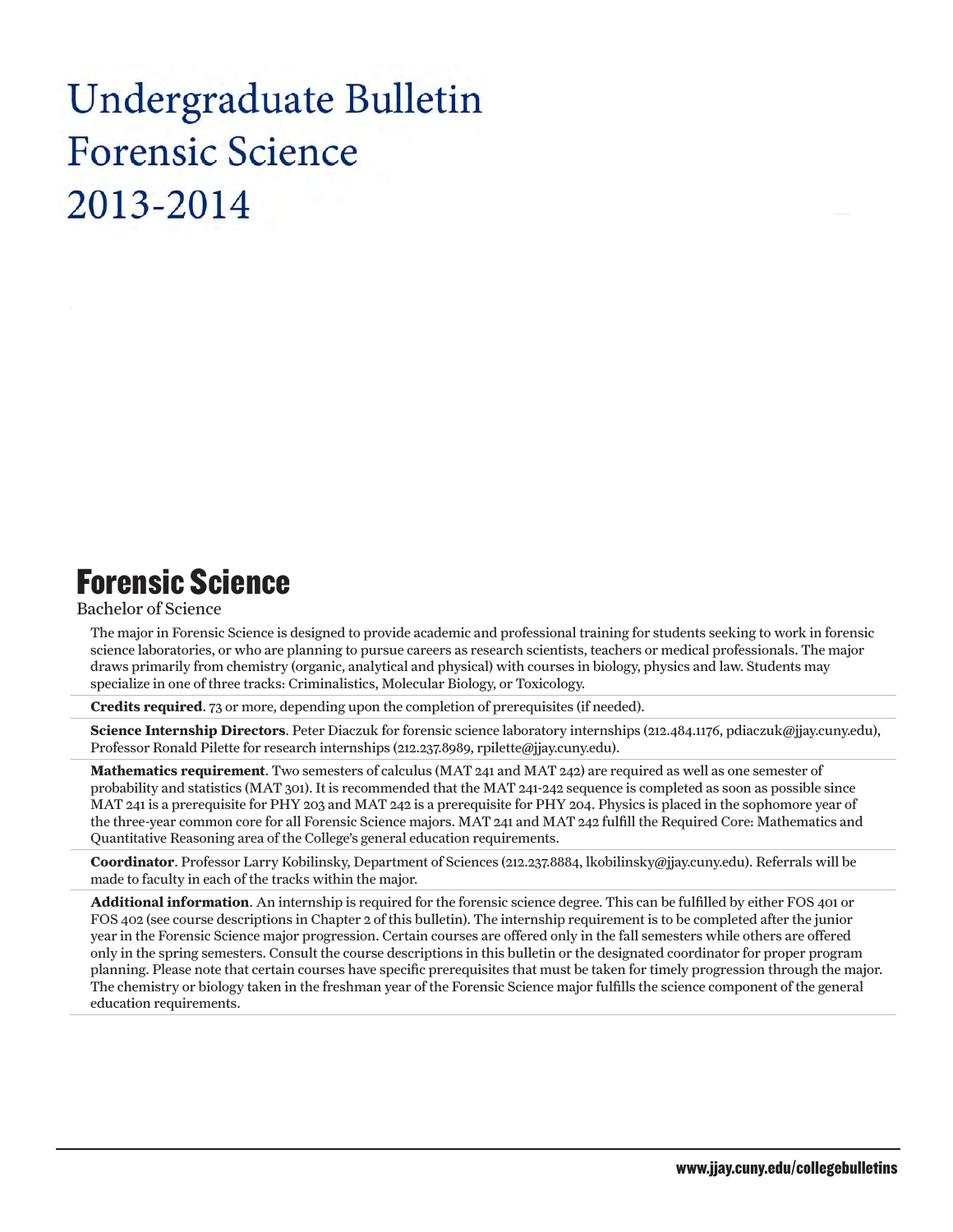# Forensic Science

Bachelor of Science

Students who enrolled for the first time at the College or changed to this major in September 2009 or thereafter must complete the major in the form presented here. Students who enrolled prior to that date may choose either the form shown here or the earlier version of the major. A copy of the earlier version may be obtained at the Office of Undergraduate Studies or at the Lloyd George Sealy Library.

**Prerequisite information**. To be placed into BIO 103, students must have an SAT Verbal score of 520 or higher; or completion of the New York State Biology Regents with a score of at least 80%. Students who have not taken the New York State Biology Regents will need departmental permission. Students not meeting these criteria must complete the BIO 101–102 sequence (or equivalent) in lieu of BIO 103.

To be placed into CHE 103, students must be eligible to take MAT 141 or higher; or be taking MAT 104 or MAT 105 and have earned a score of 80% or higher on the New York State Chemistry Regents. Placement will be determined by the CUNY Assessment Test in Mathematics. Students who did not take the New York State Chemistry Regents will need departmental permission. Students not meeting these criteria must complete the CHE 101-102 sequence (or equivalent) instead of CHE 103. For physics prerequisites, see mathematics requirement noted above.

**Academic Standards/GPA Requirement.** Students must maintain a GPA of 2.0 or better in the science and mathematics courses of the major to qualify for progression to the sophomore- and junior-level courses in the major. Students not maintaining the necessary GPA will be dropped from the major. Students may request a waiver of this requirement by appealing to the department chairperson.

**Please note**: The majority of courses required for the degree in Forensic Science are not available in the evening.

### Courses

#### **Science Requirements: First Three Years**

| <b>FRESHMAN YEAR</b>                                                                        | <b>CREDITS: 18</b> |
|---------------------------------------------------------------------------------------------|--------------------|
| Required                                                                                    |                    |
| BIO 103-104 Modern Biology I and II, or BIO 101-102 Paced Modern Biology I-A and I-B        |                    |
| BIO 104 Modern Biology II                                                                   |                    |
| CHE 103-104 General Chemistry I and II, or CHE 101-102 General Chemistry I-A and I-B        |                    |
| CHE 104 General Chemistry II                                                                |                    |
| <b>SOPHOMORE YEAR</b>                                                                       | <b>CREDITS: 23</b> |
| Required                                                                                    |                    |
| CHE 201-202 Organic Chemistry I and II                                                      |                    |
| CHE 220 Quantitative Analysis                                                               |                    |
| LAW 202 Law and Evidence                                                                    |                    |
| PHY 203-204 General Physics I and II                                                        |                    |
| <b>JUNIOR YEAR</b>                                                                          | <b>CREDITS: 18</b> |
| CHE 302 Physical Chemistry II                                                               |                    |
| CHE 315 Biochemistry                                                                        |                    |
| CHE 320-321 Instrumental Analysis I and II                                                  |                    |
| MAT 301 Probability and Mathematical Statistics I                                           |                    |
| <b>CRIMINALISTICS TRACK</b>                                                                 | <b>CREDITS: 14</b> |
| Junior year                                                                                 |                    |
| FOS 313 An Introduction to Criminalistics for Forensic Science Majors                       |                    |
| Senior year                                                                                 |                    |
| FOS 401 Forensic Science Laboratory Internship or FOS 402 Undergraduate Research Internship |                    |
| FOS 415-416 Forensic Science Laboratory I and II                                            |                    |
| <b>TOXICOLOGY TRACK</b>                                                                     | <b>CREDITS: 14</b> |
| Junior year                                                                                 |                    |

TOX 313 Toxicology of Environmental and Industrial Agents